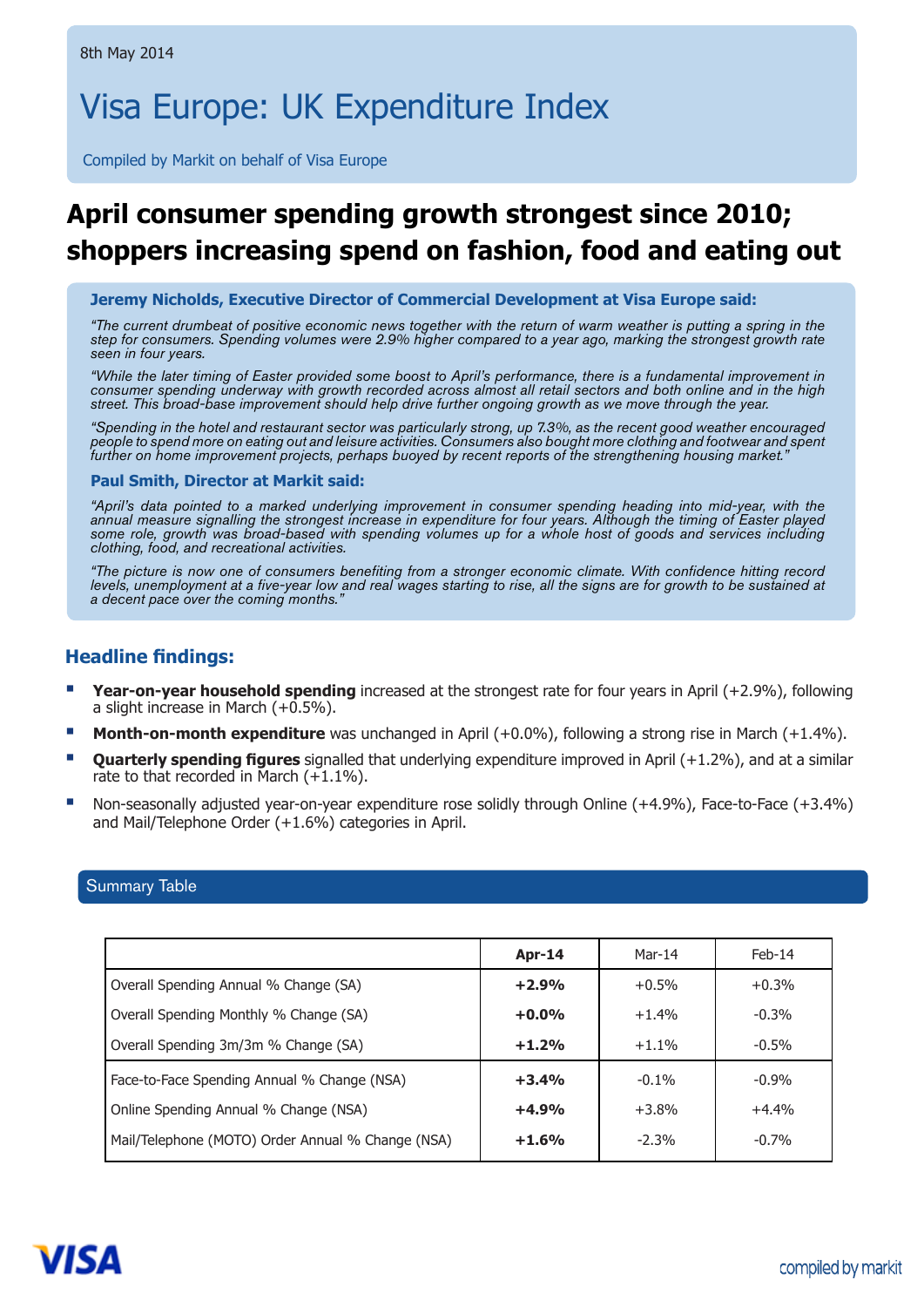# **Visa Europe: UK Expenditure Index Visa Europe: UK Expenditure Index**

#### **Summary**

UK consumer spending increased by +2.9% year-on-year in April, up from +0.5% in March. Moreover, it was the strongest increase in household expenditure on an annual basis for four years. Meanwhile, consumer spending was unchanged on a monthly basis in April (+0.0%), following an increase in March (+1.4%).

This is according to Visa Europe's UK Expenditure Index, which takes card spending data and adjusts it for a variety of factors to create a like-for-like comparison of consumer spending. This distinguishes the Index from Visa's corporate performance, and thereby provides a robust indicator of consumer spending habits.

Household expenditure increased on the quarterly measure in April (+1.2%), signalling that underlying spending trends improved over the month and at a similar rate to March (+1.1%).

# Online and Face-to-Face Spend

Household expenditure increased through Online, Faceto-Face and Mail/Telephone Order categories in April. This was the first time that spending rose simultaneously across all three channels since January.

Online spending rose by +4.9% on an annual basis in April, up from +3.8% in March. Moreover, this was the strongest year-on-year increase in 2014 so far.

Face-to-Face expenditure increased by +3.4% year-on-year in April, and marked the steepest increase since May 2010.

Consumer spending also rose through Mail/Telephone Order categories in April (+1.6%), following a reduction in the previous month (-2.3%).

### Spending by Sector

Visa Europe's UK Expenditure Index monitors eight broad sectors. Summary data for annual growth rates in April and March 2014, which are not adjusted for seasonality and trading days, are provided in the table opposite.

Consumer spending increased in six of the eight broad categories in April. Hotels & Restaurants saw the strongest increase in expenditure, followed by Clothing & Footwear. Furthermore, it was the strongest increase in the latter for three years. Spending also rose in Food, Beverages & Tobacco categories, and at the strongest rate since February 2010, while Household Goods, Recreation & Culture and Transport & Communication categories also noted increased expenditure.

Meanwhile, household spending decreased markedly in Misc. Goods & Services, and at a solid pace in Health & Education.

# **Visa Europe: UK Expenditure Index**



**2006 2007 2008 2009 2010 2011 2012 2013**

#### **UK Expenditure Index: Online vs Face-to-Face\***



#### **Annual Growth Rates By Sector\***

| <b>Broad Sector</b>                  | <b>Apr '14</b> | Mar '14   |  |
|--------------------------------------|----------------|-----------|--|
|                                      |                |           |  |
| Food, Beverages & Tobacco            | $+6.4%$        | $-3.3%$   |  |
| <b>Clothing &amp; Footwear</b>       | $+7.1%$        | $+5.0%$   |  |
| <b>Household Goods</b>               | $+5.7%$        | $+5.3%$   |  |
| <b>Health &amp; Education</b>        | $-4.6%$        | $-0.7%$   |  |
| <b>Transport &amp; Communication</b> | $+2.2%$        | $+1.4%$   |  |
| <b>Recreation &amp; Culture</b>      | $+4.1%$        | $+1.7%$   |  |
| <b>Hotels &amp; Restaurants</b>      | $+7.3%$        | $+10.0\%$ |  |
| <b>Misc. Goods &amp; Services</b>    | -8.9%          | $-13.1%$  |  |

*\*data not adjusted for seasonality and trading days*

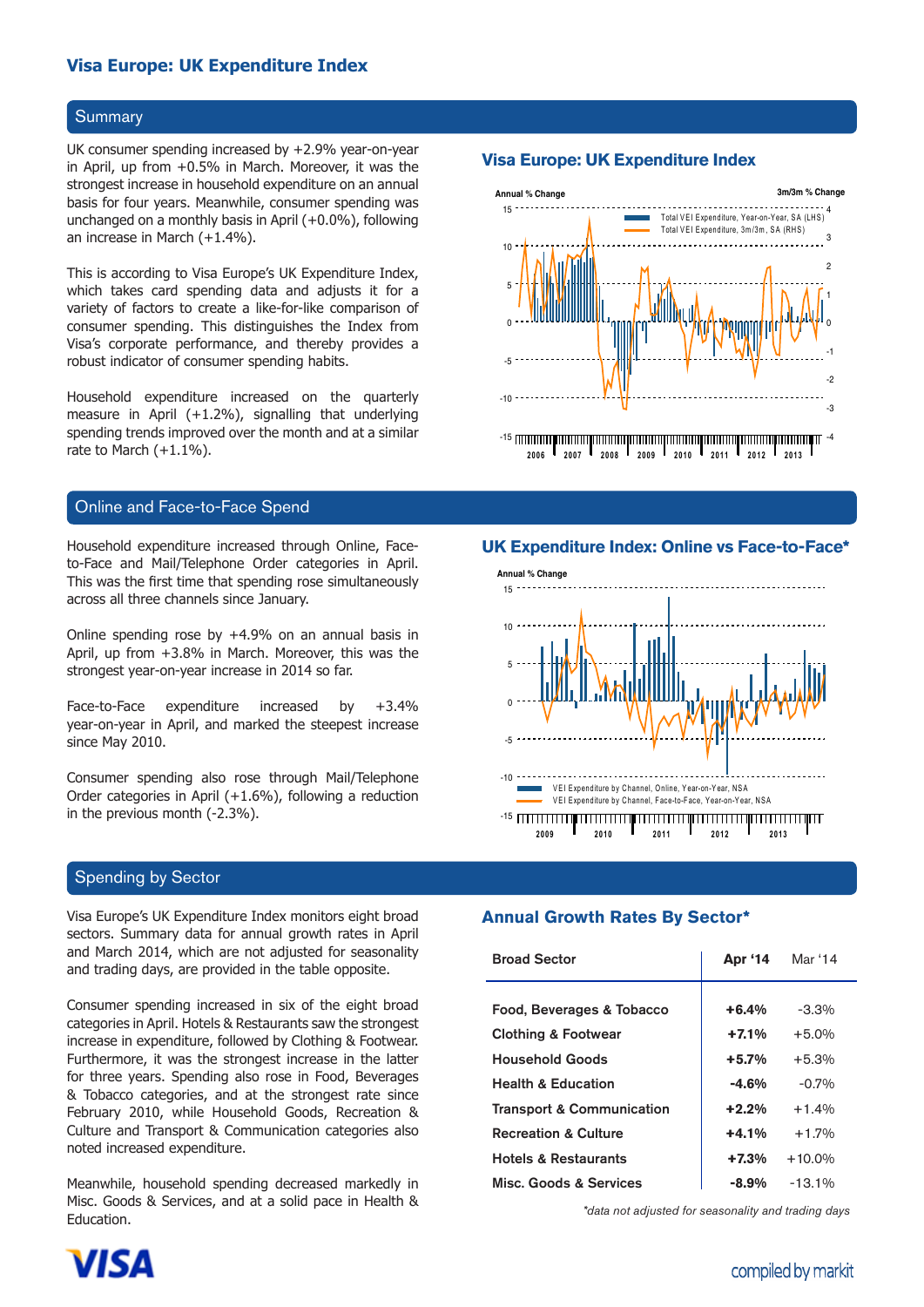## **Official Data Comparisons**

Annual percentage changes in Visa Europe's UK Expenditure Index have an excellent relationship with a number of official data series, in particular household expenditure from the Office for National Statistics (ONS).

Most recently, the Visa Europe: UK Expenditure Index successfully tracked a further expansion of GDP in Q1 of 2014.

Latest data signalled that UK household expenditure increased year-on-year for the seven consecutive month in April. Furthermore, it was the strongest annual increase in consumer spending for four years. The quarterly spending measure also noted an improvement in underlying expenditure trends (+1.2%), and indicated a further improvement in the UK economy at the start of the second quarter.

Improving household expenditure trends remain consistent with other key economic indicators, including the expansion of GDP in the first quarter of the year. Consumer confidence posted at a record high, UK unemployment has fallen to a five-year low and the squeeze on wage packets has eased further as inflationary pressures continue to weaken. Furthermore, consumers and businesses continued to benefit from historically low interest rates.

All these factors suggest that the UK economy maintained its steady growth footing at the start of the second quarter, and the sustained upward trend in household expenditure will continue in upcoming months.

The Visa UK Expenditure Index uses card transaction data to provide a robust indicator of total consumer expenditure across all payment methods and is used by a range of stakeholders to gain insights into consumer spending, including HM Treasury. It is based on spending on all Visa debit, credit and prepaid cards which are used to make an average of over 1.9 billion transactions every quarter and account for £1 in £3 of all UK spending. Working with Markit, these card spending data figures are adjusted for a variety of factors such as card issuance, changing consumer preferences to pay by card rather than cash and inflation. These adjustments mean that these data are distinct from Visa Europe's business performance and the Index reflects overall consumer spending, not just that on cards.

For further information, please contact:

Mark Hooper, Visa Europe Tel: 020 7297 1356 Email: hooperm@visa.com

Giang Nguyen, H+K Strategies Tel: 020 7413 3153 Email: giang.nguyen@hkstrategies.com

#### **UK Expenditure Index & Household Expenditure**

Your text



#### **UK Expenditure Index & GDP**



#### **UK Expenditure Index & Consumer Confidence**



*Sources for Charts: Visa Europe, ONS, European Commission NSA: Non-Seasonally Adjusted, SA: Seasonally Adjusted*